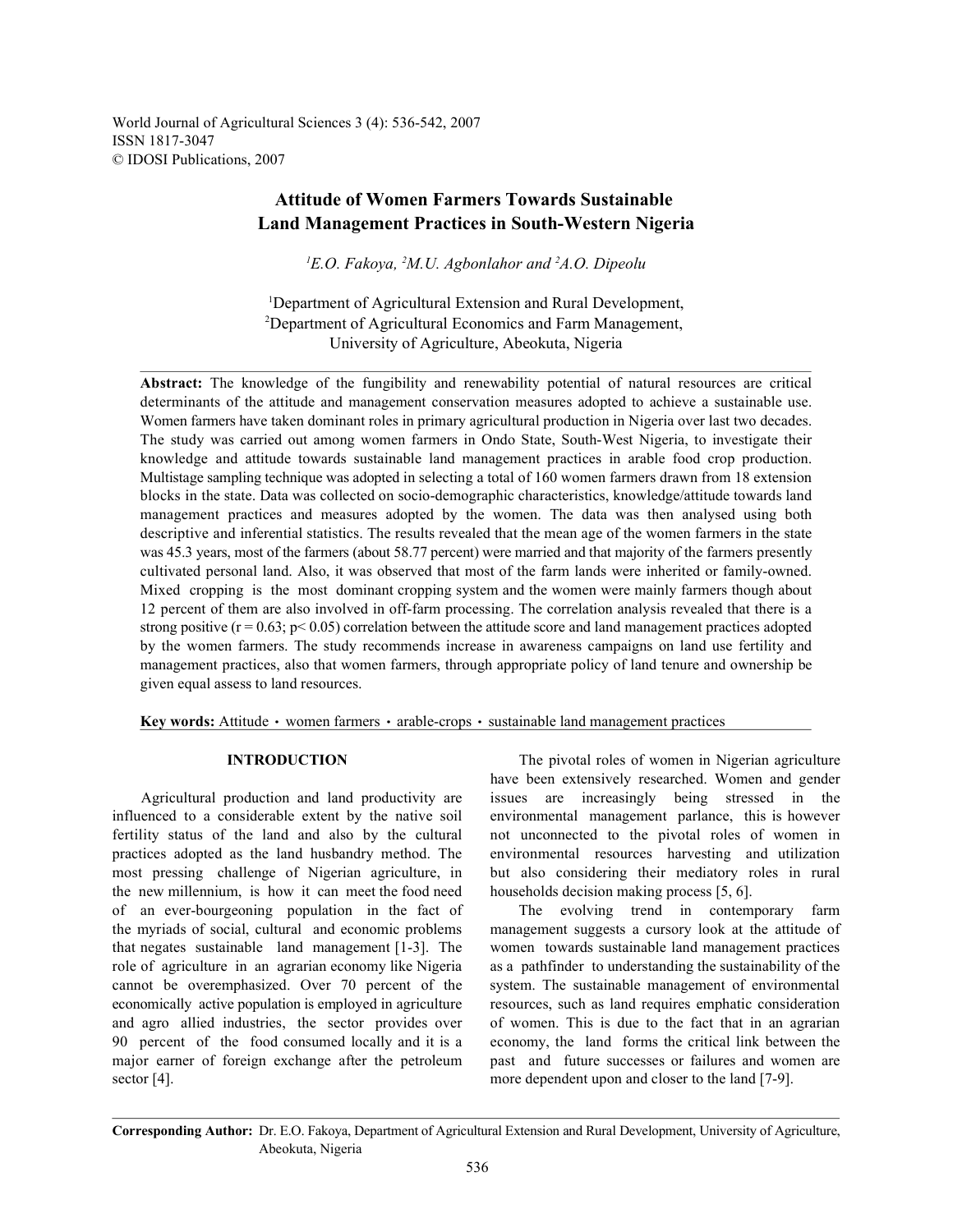women and the environment may be examined in terms as a natural resource is a critical input in agricultural of agricultural production and direct products exploitation production. The criticality is imposed by its availability, e.g. fuel wood collection. In most African communities accessibility, quantity and quality. In Nigerian agriculture, where bush-fallow method is practiced, after the first the quality factor stands out as a major determinant of one to three years of intensive cultivation, the land is land productivity this is due to the problems associated left to the women to crop and manage during fallow with sourcing artifical amendments that can improve [5, 11]. Ibrahim [12] observed that while men generate the productivity of land especially by the women environmental problems, the women deal with the farmers that dominates the arable crop production consequences. Attempts to tackle the age long problem landscape. The understanding of the quality use and of land degradation should therefore take into management interaction of land as well as attitudes consideration the pivotal role of women in land towards management are therefore key indicators of management. Okali [13] explained that the involvement the sustainability of the resource. A good management of women in environmental management will not only objective, that is hinged on proper knowledge and the ensure their active participation, but would also aid the right attitude are therefore sine qua non to sustainable participation of men, as they exercise a lot of influence on land use. the men. Conservation and management of the natural The study will therefore seek to provide answers to resources base (land, water and forest) must be promoted the following research questions: among women, who as wives and mother, play a crucial role in the preservation of resources and also establish • What is the attitude profile of the women farmers a balance between population growth and resources towards sustainable land management? constraints, to sustain the environment [14]. <br>How knowledgeable are the women farmers in land

Sustainability is a concept increasingly used in management practices? reference to economic performance, of human activities and actions that affect not just the present but also the **Objectives of study:** The borad objective is to assess the future generation, such as farming, logging and mining, attitude of women farmers towards sustainable land in relationship to the environment. Following the most management. Specifically, the study will: general definition, an economic activity is considered sustainable if it could be carried out indefinitely. • Determine the knowledge profile of the farmers. Agbonlahor [11] reported that a sustainable system is • Assess the attitude of the farmers toward land one that considers the environment as a determinant of management practicws. the long-term economic well-being of the society. He further reiterated that for a system to be sustainable it **MATERIALS AND METHODS** must meet the twain objectives of being economically viable and ecologically self-dependent. **Study area and data collection:** The study was carried

**Attitude of women towards environmental management** was used as the study area due to the large population of **practices:** Attitude has been defined as the women farmers in arable crop production. Geographically, predisposition to feel, think or act in a particular way the State is located within latitude 6° and 8°N and with some degree of consistency [15]. The way people longitude 4° and 6°W of the equator. Two distinct hold the environment and regard environmental vegetation belts predominate in the state, the southern resources and systems will in the long run, determine rainforest and the northern derived savanna. Food their attitude towards environmental changes and crops such as cassava, maize, yam and vegetables are action [16, 17]. Stroup and Baden [18] argued that there widely grown in the state. For administrative reasons, is a strong relationship between beliefs, values and the Agricultural Development Projects (ADP) divided norms and men's attitude to environmental management the state into 2 agricultural zones and 18 extension practices. This has led to the development of new body blocks. A Block Extension Supervisor (BES) heads each of discipline called environmental education. Keholf block. There are also 18 Women-in-Agriculture (WIA) [19] also observed that environment (ecological zone), supervisors in the state. Data for this study was sourced income level, age and education influences attitude to from the women farmers registered with the ADP. The environmental management practices. The respondents were randomly selected from the sample

George [10] explained that the relationship between **Problem statement:** Land as a factor of production and

- 
- 

- 
- 

out in south-western Nigeria; Specifically Ondo state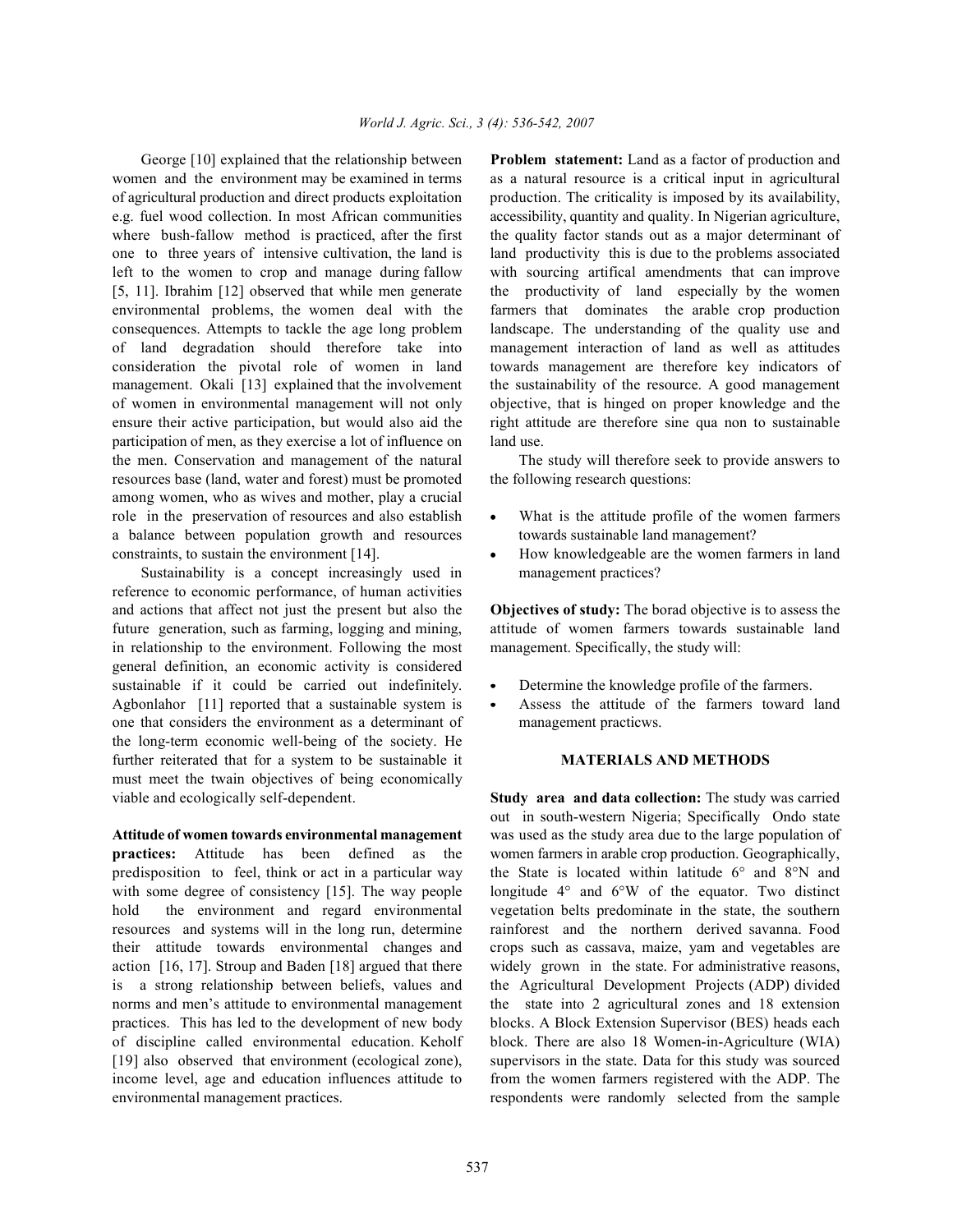WIA supervisor. Data collection was effected with the as indicated by the scores of the Likert analysis and the assistance of the BESs' using well-structured numbers of land management practices actually adopted questionnaire as interview guide.  $\blacksquare$  or practiced by the women farmers.

sustainable land management practices was measured women and the numbers and extent of land management by summing up the reaction of positive, negative and practices actually carried out on the respondent neutral responses to a list of questions that seek farmland. While information on the individual farmer knowledge/attitude of the farmers towards sustainable attitude score was from the Likert scale attitude score, practices. To achieve this, a five point Likert scale the land management practices adopted was obtained containing items with response categories ranging from by a summation of the proportion of the total land Strongly Agree (SA) with a score of five points to cultivated that were actually affected by the management Strongly Disagree (SD) with a score of one point for practice. favourable statements/question was developed, while the scoring was reversed for unfavourable statements. **RESULTS AND DISCUSSION** The respondents were asked to indicate which option best describe their opinion with respect to the question The distribution of the respondents according to asked. A total of 27 questions were asked for the attitude some socio-economic characteristics is shown Table 1. analysis, the maximum and minimum scores were 135 The mean age of 45.3 years is an indication of the and 27, respectively. For the description of responses youthfulness of the farmers and their likely amenability to each question, the scale was further trichotomized to changes and education. The age is also an incentive as favourable (91-135 points), neutral (46-90) and for a long lasting development of a sustainable cultural unfavourable (1-45). practice. It is also evident from the Table that majority

in the study include the socio-economic characteristics of a positive frame for the adoption of a long termed the women farmers such as age, marital status, farming management plan and also presents investment experience, sources of land, educational level, religion, opportunities in maintaining soil fertility for future years of residence in the community, Variables such as benefit. However, as observed by Olawoye [7], there is marital status, religion were measured by categorization. a significant difference between personally owned and The respondents merely indicated the category they family land particularly for women, as the final decisions belong i.e. marital status: single, married, divorced or on land investment is determined by the male household widowed; religion: Christian, Islam or traditional. head. The result also revealed that, most of the Educational level were ordered hierarchically for the respondents (58. 75 percent) were married. It was respondents to indicate their highest level attained. found out that a high proportion of the women farmers Age and years of farming experience were measured as (71 percent) had completed one form of formal schooling, actual years the farmers had engaged in farming. Other since adequate education enhances farmers' level of data includes types and numbers of land management land management practices, it is therefore expected practices (including cultural practices) involved in, that the farmers would be inclined to sustainable land information on actual farm size and crops cultivated were management. Almost half of the respondents had between also collected. 3-8 hectares of farmland. This also has implication on the

**Analytical procedures:** Descriptive statistics, using meet the demand for food production. measures of dispersions, frequencies and percentages The women farmers were found to combine several were used to describe the socio-demographic income generating activities. Table 2 shows that farming characteristics of the women farmers studied. This was is the major occupation in the study area for women, done in order to relate (appropriately) the inference that followed by trading. The economic activity distribution may arise from the study. Also, bivariate correlation also reflects the income generating activities that are was used for the analyses of data. The correlation prevalent among women in the study area being a largely analysis was used to test the significance of the agrarian area. It is also shown other activities including

frame of the registered women farmers with the state relationship between the attitude score of respondents

**Operationalization of variables and data analysis:** used to determine if there exist a significant relationship **Dependent variable:** The attitude of the farmers towards between the land management attitudinal score of the The Pearson Product Moment Correlation (PPM) was

**Independent variables:** Other variables operationalized (family or inherited). This tenural arrangement provides (86 percent) of the farmers cropped on owned farmlands ability of the farmers to effectively manage the land to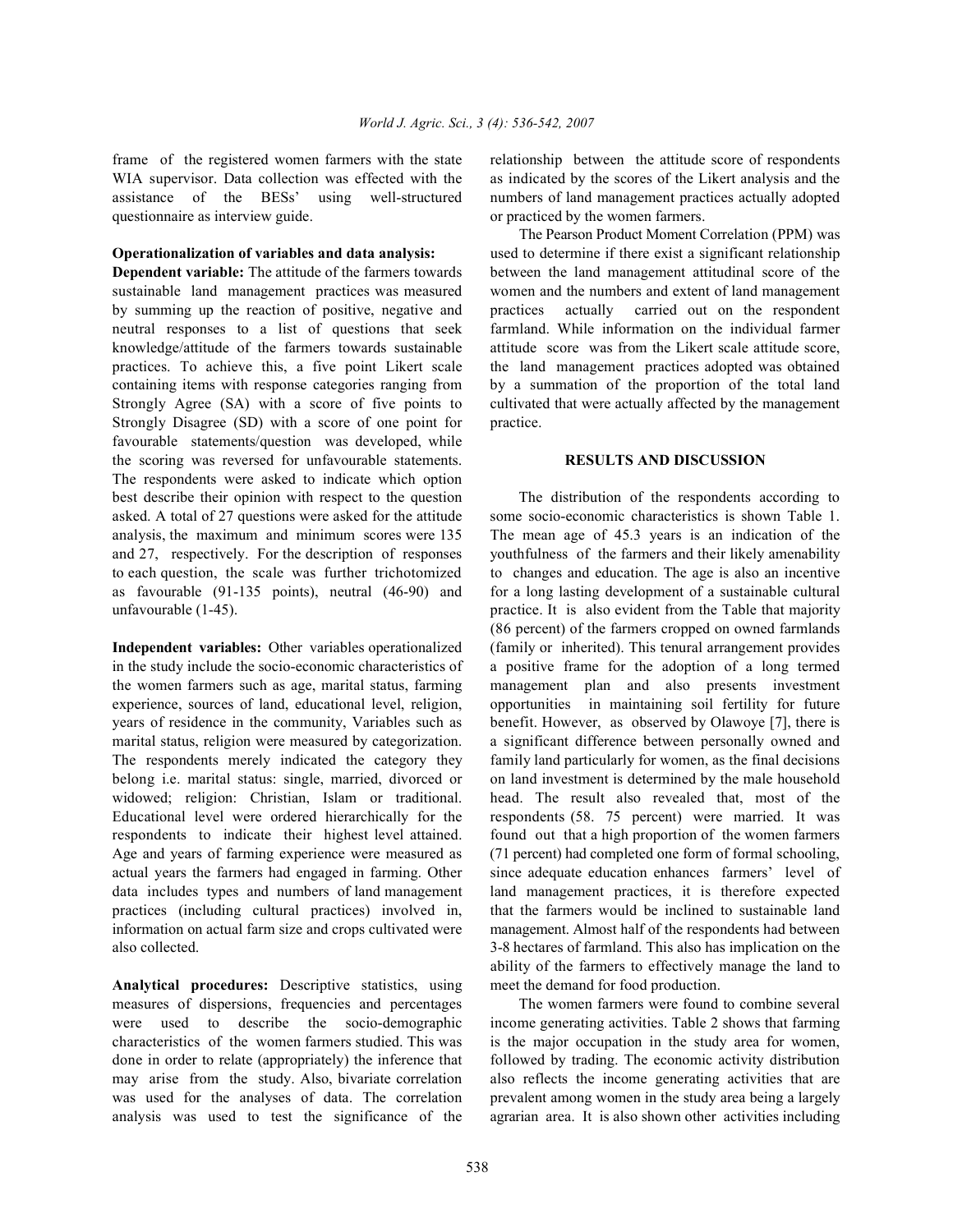| Variables                       | Categories          | Frequency | Percentage | Mean        |
|---------------------------------|---------------------|-----------|------------|-------------|
| Age (years)                     | Below 34            | 6         | 3.75       |             |
|                                 | 35-39               | 13        | 8.13       |             |
|                                 | 40-44               | 51        | 31.88      |             |
|                                 | 45-49               | 54        | 33.75      | 45.3 years  |
|                                 | 50-54               | 29        | 18.12      |             |
|                                 | 55 and above        | $\tau$    | 4.35       |             |
| Marital status                  | Single              | 36        | 22.50      |             |
|                                 | Married             | 94        | 58.75      |             |
|                                 | Divorced            | 21        | 13.12      |             |
|                                 | Widowed             | 9         | 5.63       |             |
| Religion                        | Christian           | 91        | 56.80      |             |
|                                 | Islam               | 53        | 33.20      |             |
|                                 | Traditional         | 16        | 10.00      |             |
| <b>Educational level</b>        | No formal education | 47        | 29.37      |             |
|                                 | Adult literacy      | 30        | 18.75      |             |
|                                 | Primary education   | 35        | 21.88      |             |
|                                 | Secondary education | 38        | 23.75      |             |
|                                 | Tertiary education  | 10        | 6.25       |             |
| Sources of land                 | Owned/inherited     | 138       | 86.30      |             |
|                                 | Rented/lease        | 22        | 13.70      |             |
| Farming experience (years)      | $1 - 3$             | 17        | 10.63      |             |
|                                 | $7 - 9$             | $78\,$    | 48.75      |             |
|                                 | $10-12$             | 42        | 26.25      | 7.3 year    |
|                                 | Above 12            | 23        | 14.37      |             |
| Farm size (ha)                  | $<$ 3               | 61        | 38.10      |             |
|                                 | $3 - 5$             | 41        | 25.60      |             |
|                                 | $6 - 8$             | 33        | 20.60      |             |
|                                 | $9 - 11$            | 14        | 8.80       | 3.02        |
|                                 | $12 - 15$           | 10        | 6.30       |             |
|                                 | Above 15            | 1         | 0.60       |             |
| Years of residence in community | $0 - 5$             | 29        | 18.12      |             |
|                                 | $5 - 10$            | 12        | 7.50       |             |
|                                 | $11 - 15$           | 21        | 13.13      | 16.34 years |
|                                 | 16-20               | 32        | 20.00      |             |
|                                 | Above 20            | 66        | 41.25      |             |

## *World J. Agric. Sci., 3 (4): 536-542, 2007*

Table 1: Distribution of respondents by their socio-economic characteristics

Source: Field survey (2005)

| Table 2: Distribution of respondents by their income generating activities |  |  |
|----------------------------------------------------------------------------|--|--|
|----------------------------------------------------------------------------|--|--|

| Activities        | Major      | Minor      |  |
|-------------------|------------|------------|--|
| Farming           | 104 (65.0) | 56 (35.0)  |  |
| Trading           | 32(20.0)   | 50 (31.25) |  |
| Craft making      | 24(15.0)   | 39 (24.37) |  |
| Livestock rearing | 79 (49.3)  | 48 (30.0)  |  |
| Selling snacks    | 67(41.9)   | 31(19.4)   |  |
| Snail gathering   | 48(30.0)   | 14(8.8)    |  |
| Tailoring         | 64(40.0)   | 22(13.7)   |  |

Source: Field survey (2005)

 livestock rearing, craft making, snail gathering, selling of snacks and tailoring are engaged in by the women farmers. The diversity of activities is a risk management strategy adopted to smooth consumption.

Table 3 shows the attitude scores range from 27-135 on certain land management practices commonly practiced in the area. Most of the scores fell within the range of 46- 90. The mean attitude score of 56.5 also support the fact the majority of the farmers fell into neutral attitude scores.

The trichotomized attitudinal scores in Table 4 revealed that majority (64 percent) of the respondents showed neutral attitudes to sustainable soil management practices. This shows also the perception of the women farmers to soil fertility conservation/maintenance as an environmental resource. The implication of this is that,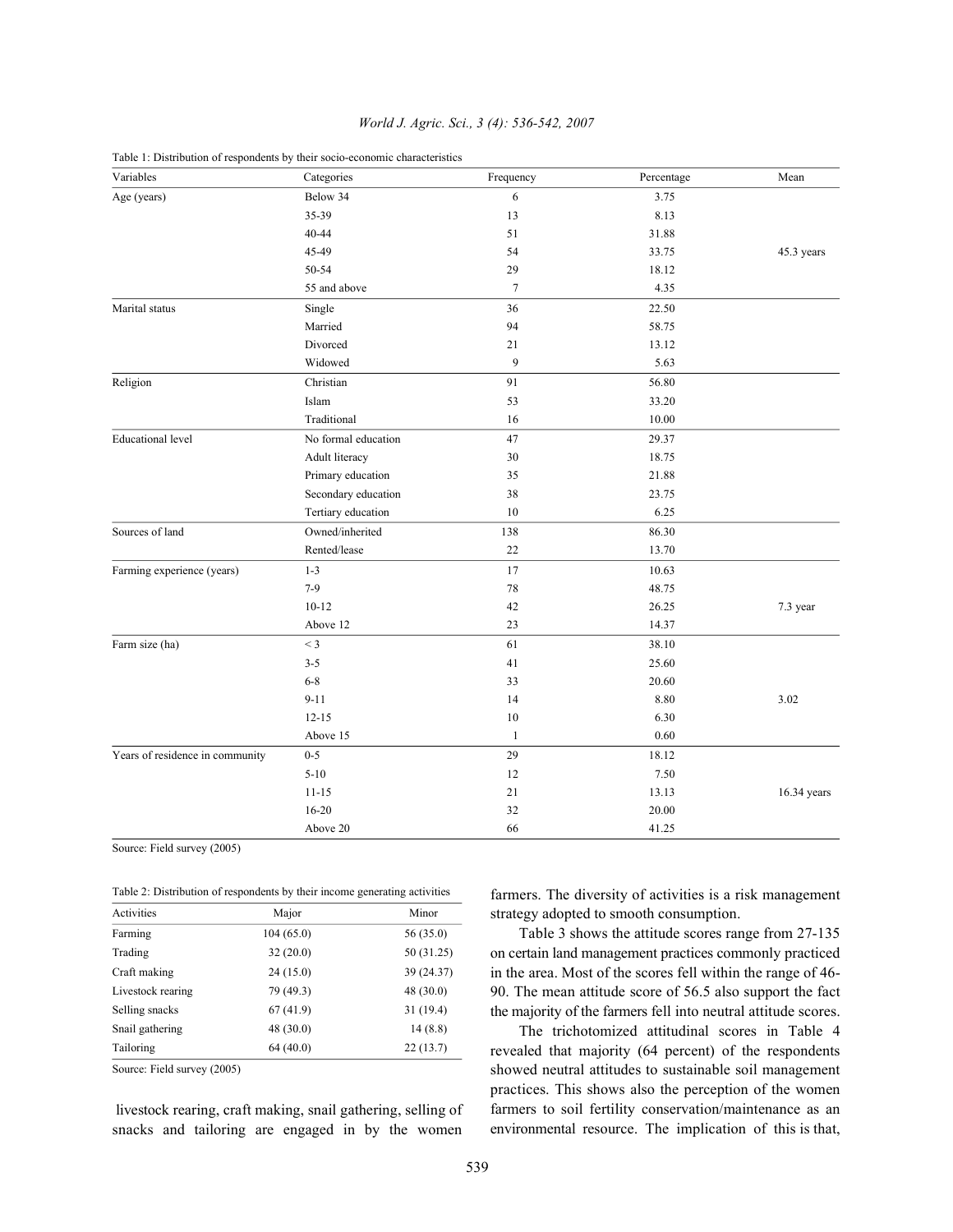### *World J. Agric. Sci., 3 (4): 536-542, 2007*

|  |  |  | Table 3: Distribution of farmers by their attitude towards sustainable land management practices |  |
|--|--|--|--------------------------------------------------------------------------------------------------|--|
|  |  |  |                                                                                                  |  |

| S/N | Attitude statements                                            | <b>SA</b> | A  | U  | D  | <b>SD</b> | Mean |
|-----|----------------------------------------------------------------|-----------|----|----|----|-----------|------|
| 1.  | Planting of legumes improve soil fertility                     | 17        | 84 | 36 | 15 | 3.54      | 3.54 |
| 2.  | Legumes prevent soil erosion                                   | 61        | 40 | 27 | 26 | 3.77      | 3.77 |
| 3.  | Legumes act as weed to disturb crop                            | 37        | 43 | 34 | 33 | 3.36      | 3.36 |
| 4.  | Tree planting is good for proper land use                      | 31        | 40 | 37 | 32 | 3.87      | 3.87 |
| 5.  | Tree should be in forest not on the farm                       | 29        | 40 | 39 | 32 | 3.62      | 3.62 |
| 6.  | Land management can only be practiced by farmers               | 27        | 52 | 41 | 26 | 3.32      | 3.32 |
| 7.  | Mulching reduces evaporation                                   | 35        | 37 | 39 | 35 | 3.27      | 3.27 |
| 8.  | Water loss due to run off is prevented by mulching             | 32        | 35 | 55 | 27 | 3.31      | 3.31 |
| 9.  | Manuring improve water conservation in the soil                | 39        | 40 | 39 | 29 | 3.39      | 3.39 |
| 10. | More weed is a problem with manuring                           | 41        | 40 | 31 | 33 | 3.36      | 3.36 |
| 11. | There is inadequate information on land management             | 51        | 43 | 27 | 23 | 3.56      | 3.56 |
| 12. | Only land owner can plant trees                                | 34        | 44 | 44 | 28 | 3.40      | 3.40 |
| 13. | Crop rotation require more labour than agricultural activities | 46        | 58 | 22 | 25 | 3.66      | 3.66 |
| 14. | I loose more money when I practice crop rotation               | 26        | 38 | 21 | 65 | 3.03      | 3.03 |
| 15. | Crop rotation improves soil texture                            | 22        | 53 | 52 | 24 | 3.34      | 3.34 |
| 16. | Drainage prevent water logging in the soil                     | 26        | 47 | 39 | 34 | 3.23      | 3.23 |
| 17. | Farmers would engage in irrigation with more information       | 43        | 57 | 26 | 25 | 3.62      | 3.62 |
| 18. | It is not necessary to use composting since farmers still use  |           |    |    |    |           |      |
|     | fertilizers to replenish the soil                              | 39        | 44 | 35 | 34 | 3.45      | 3.45 |
| 19. | Land management are important for benefit of future generation | 38        | 47 | 34 | 30 | 3.44      | 3.44 |
| 20. | Industrialist are major land destroyers                        | 42        | 29 | 35 | 40 | 3.28      | 3.28 |
| 21. | Environmental problem may hinder productivity                  | 36        | 50 | 33 | 29 | 3.43      | 3.43 |
| 22. | Without use of chemical agriculture is not possible            | 39        | 44 | 32 | 31 | 3.39      | 3.39 |
| 23. | Use of chemical accomplish by voluntary                        | 37        | 42 | 31 | 34 | 3.31      | 3.31 |
| 24. | Bush fallow maintains soil fertility                           | 36        | 39 | 40 | 27 | 3.30      | 3.30 |
| 25. | Bush fallow exposes soil to erosion                            | 34        | 44 | 34 | 31 | 3.29      | 3.29 |
| 26. | Bush burning causes all pollution                              | 38        | 43 | 38 | 24 | 3.38      | 3.38 |
| 27. | Manual cultivation require much labour                         | 7         | 22 | 26 | 51 | 2.23      | 2.23 |

Source: Field survey (2005)

Table 4: Summary of trichotomized attitudinal scores

| Attitude Score | Trichotomy | Frequency | Percentage |  |  |  |  |
|----------------|------------|-----------|------------|--|--|--|--|
| Favourable     | 91-135     | 50        | 31.2       |  |  |  |  |
| Neutral        | 46-90      | 102       | 63.8       |  |  |  |  |
| Unfavourable   | $1 - 4.5$  | 8         | 5.0        |  |  |  |  |
| Total          |            | 160       | 100.0      |  |  |  |  |

Source: Field survey (2005)

there is a rapid depletion of soil fertility in the area, considering the declining fallow periods, high population growth rate and the non-adoption of technologies to compensate declining soil fertility. And as opined by Pingali and Binswanger [20] that the relative speed with which technology evolves compared with the rate of decline in soil productivity and the increase in population growth determines the rate of change in agricultural productivity. There is no gain saying the fact that there is a dire need, to increase and intensification of environmental education in the state, particularly in the area of land resource management. This is also reflected in the high positive correlation between attitude scores and sustainable soil management practices adopted by the farmer. The high positive correlation implies that as attitude score increases (awareness) the practice of sustainable soil management techniques increases and vice versa amongst the women farmers in the area.

The correlation analysis result revealed that there was a strong positive ( $r = 0.63$ ;  $p \le 0.05$ ) between attitude score and land management practices adoption. The implication of this is that as the attitude scores increases favourable attitude the management practices embarked upon also increased. Women farmers, in the area, that had favourable attitude to cultural land management practices were found to perform more land management practices than those with lower attitude (unfavourable) score.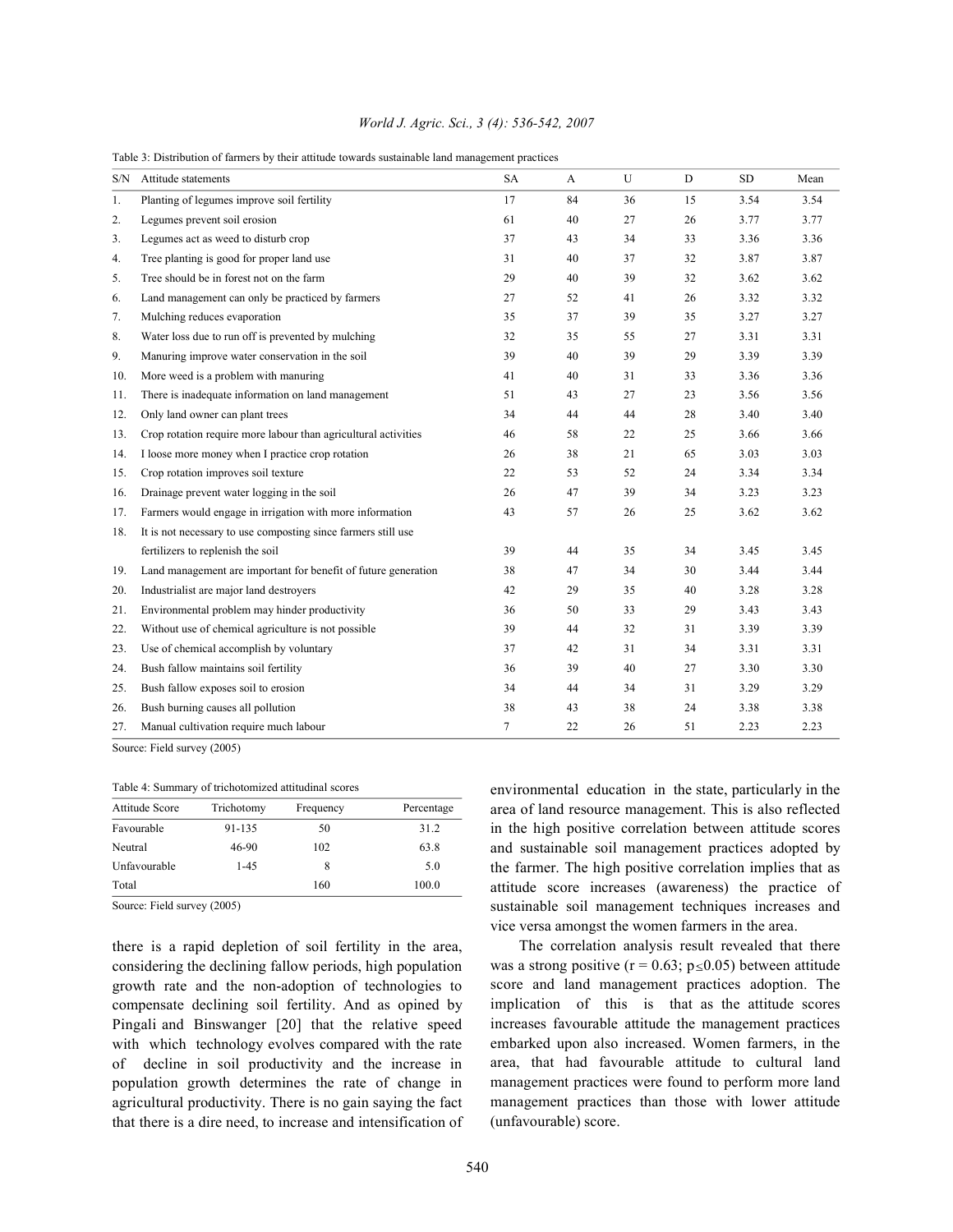Agricultural production and productivity is directly DC, pp: 14-16. linked to the land fertility status and hence to land 6. Fakoya, E.O., D.K. Ojo and O.B. Oyesola, 2002. adopted. The much needed increase in agricultural sustainable land management practices in Ondo production cannot be achieved without the involvement state. ASSET Journal Series A, 2: 29-36. of the women farmers that markedly influences the type 7. Olawoye, J.E., 1993. Gender analysis in agriculture. and quantities of harvest, arising from their high An invited discussion paper presented at the involvement in agricultural production. The study WORDOC Workshop Institute of African Studies, reveals that there is a neutral attitude amongst women University of Ibadan, February 1993. farmers in Ondo state. The neutral attitude is evidenced in 8. Asaju, A.S., 1999. Sustainaing agriculture in an era of in the interview guide. Though there is the recognition of world view. In: Badejo, M. A. and A. O. Togun Eds. influenced by a myriad of extraneous factors, such as the tropics. College Press Ltd., Ibadan, 1: 113-116. the psychological frame of mind, understanding of the 9. Aina, P.T., 2003. Human ecology on environmental question etc. by the farmer, the large sample size however, approach Duxbury Press Nirth Scituate has helped to reduce the so called noises in the data set Macssachusetts, pp: 69-72. used for the study. 10. George, K.B., 1999. Tropical soil Biology and fertility.

ignorance on the part of the farmers as majority of them Special Issue, biology Internation. Paris France are not aware of the beneficial/or damaging effects of IUBS., pp: 57-72. certain practices. The present levels of the farmers 11. Agbonlahor, M.U., 2000. Economics of mixed (financial and knowledge) cannot support the farming: The case of Poultry/Arable crop production technicalities of certain practices towards ensuring in Edo state. An unpublished M. Agric. Thesis sustainable soil management practices. Based on these submitted to the Department of Agricultural findings, the study recommends an increase in Economics, University of Agriculture, Abeokuta, environmental education campaign, particularly on land Nigeria, pp: 134. management, an improvement in the supply and access 12. Ibrahim, F.N., 2002. The Role of women peasants in to production inputs such as chemical fertilizer. Also, the process of desertification in Western Sudan. government policy must continue to be directed Geo J., 6: 147-149. towards both improving the application of technology 13. Okali, D.U., 1991. The Nigerian Environment and (education) and provision of production inputs and rural non-governmental actions: In Proceedings of NEST infrastructures. 1989 workshop at Lagos. NEST, Ibadan, pp: 30-34.

- 1. World Bank, 1993. World Development Report, and Rural Development, University of Ibadan, 1993: Investment in health. Oxford University Press, pp: 38-54.
- Indigenous knowledge of crop farmers in two agro-<br>profile, Ibadan, pp: 45-50. ecological zones of Oyo state. Unpublished Ph.D. 17. Adekoya, A.E., 1997. An Analysis of farmers
- ecological sustainable development. Environmental Ibadan, pp: 15-27.
- Inaugural Lecture Series 3. Research. San Francisco California, pp: 65-72.
- **CONCLUSIONS** 5. World Bank, 1999. Towards the development of an environmental action plan for Nigeria. Washington
- management practices inherent in the production plan Categorization of farmers in relation to use of
	-
- their responses to land management questions asked ecosystem abuse. Insights from Yoruba culture and the fact by the researchers that the responses are Strategies and tactics of sustainable agriculture in
	-
	- The low to neutral attitude is also attributable to Interregional Research Planning Workshop.
		-
		-
		-
		- **REFERENCES** management practices in Ondo state. Unpublished 14. Fakoya, E.O., 2000. Farmers' use of sustainable land Ph. D Thesis. Department of Agricultural Extension
- New York. pp: 33-37. 16. Nigerian Environmental Study Team (NEST), 1991. 2. Akinbile, L.A., 1997. Measurement of Agricultural Nigeria's Threatened Environment: A National
- Thesis in the Department of Agricultural Extension participation in Agro-foresty in Oyo state. Services, University of Ibadan, pp: 65-70. Unpublished Ph.D Thesis of the Department of 3. Chambers, R. and J. Jiggins, 2000. Political aspects of Agricultural Extension Services. University of
- Conservation, 23: 61-74. 18. Stroup, R.L. and J.A. Baden, 1983. National 4. Adedipe, A.O., 2000. Fluxes and Flash Flosses in Resources Bureaucratic Myths and Environmental Nigerian Agriculture. University of Agriculture Management. Pacific Institute for Public Policy